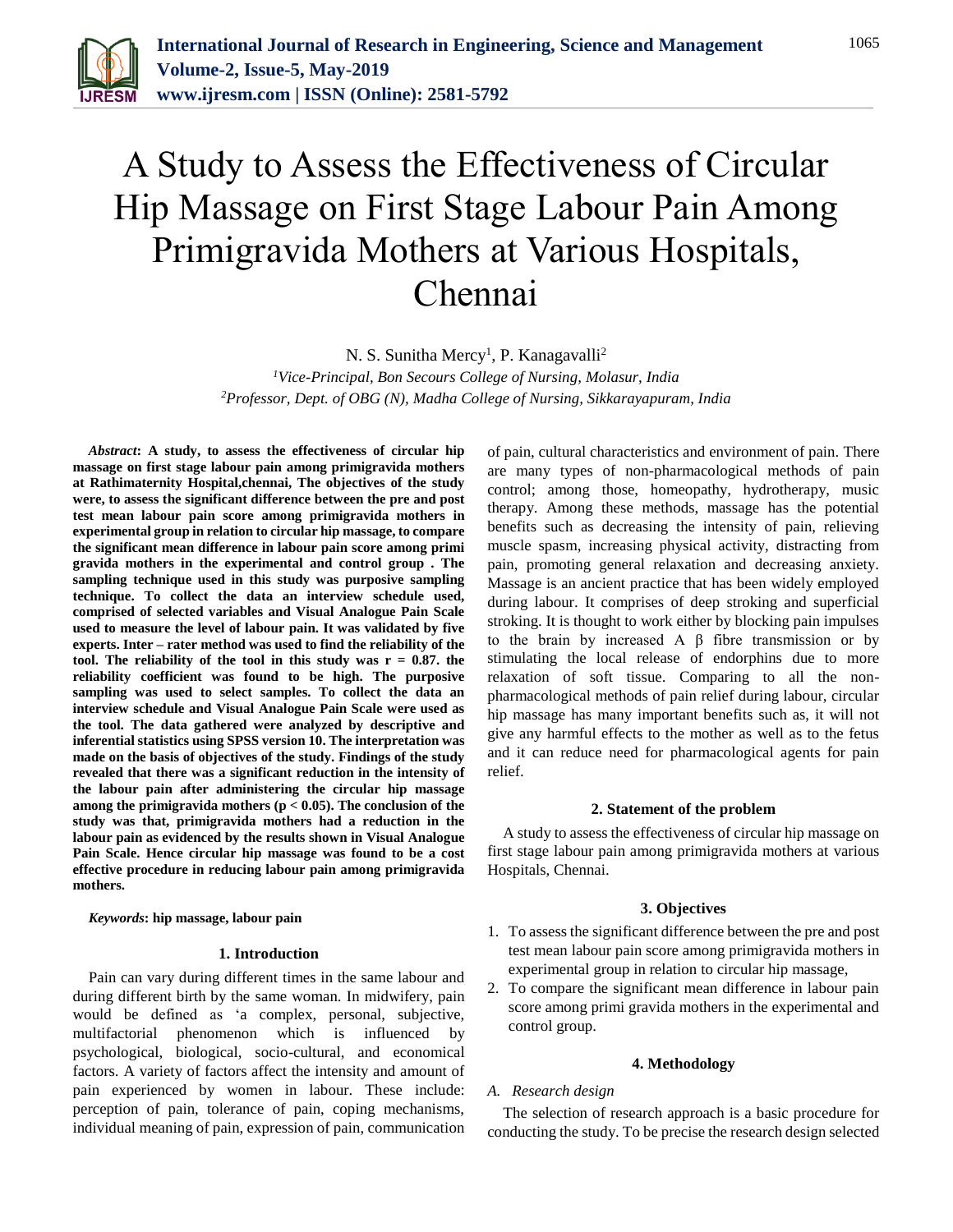for the present study is quasi experimental, non-equivalent pretest, post test control group design. Labour pain was measured before and after the circular hip massage in the experimental group. Control group received the regular intervention and care.

## *B. Population*

*Target population:* refers to the population that the researcher wishes to make a generalization. In this research, it was primigravida mothers who are in first stage of labour.

## *C. Sample Size*

The sample size was determined based on the type of the study, variables being studied, the statistical significance required, availability of sample and feasibility of conducting the study. The sample size for the study was arbitrarily decided to be 40, 20 in experimental and 20 in control group. Factors like nature of study, availability of sample, time, money and material were considered while deciding the sample size.

## *D. Sampling Technique*

In this study purposive sampling technique was used to select subjects according to the sample selection criteria. It entails the use of the most readily available persons or objects based on certain criteria, as subject in the study.

## *E. Development of the Tool*

The tool is a written device that a researcher uses to collect the data. After a careful review of literature, the investigator used the visual analogue pain scale to assess pain. However, the demographic variables and health variables are identified by the interview schedule.

## **5. Data analysis**

For the present study the researcher collected the data from the primigravida mothers edited and analyzed by using both descriptive and inferential statistical methods.

## **6. Result**

Table 1 reveals the frequency and percentage distribution of primigravida mothers in the experimental and control group regarding their background variables and, there was no association with demographic variables.

Table 2 reveals the mean, SD, mean difference and 't' value on mean labour pain score before and after circular hip massage in experimental group.

The mean pre test pain score  $4.30$  (SD = 0.80) was less than the mean post test pain score  $6.55$  (SD = 0.76) in experimental group. The obtained 't' value,  $t = -22.650$ ,  $(p < 0.001)$  was significant.

|  |  | Table |  |                                                                                                                                              |  |
|--|--|-------|--|----------------------------------------------------------------------------------------------------------------------------------------------|--|
|  |  |       |  | Frequency and percentage distribution of the primigravida mothers in the experimental and control group regarding their background variables |  |

|                                        | Experimental Group $(n=20)$ |              | Control Group $(n=20)$ |                | $\overline{\mathbf{z}}$                    |
|----------------------------------------|-----------------------------|--------------|------------------------|----------------|--------------------------------------------|
| Background variables                   | N <sub>o</sub>              | $\%$         | N <sub>o</sub>         | $\%$           | $\chi$ Value                               |
| Height                                 |                             |              |                        |                | $\overline{2}$                             |
| $a$ ) < 145 $cm$                       | 3                           | 15           | $\overline{4}$         | 20             | $\chi = 0.000$                             |
| b) $\geq$ 145cm                        | 17                          | 85           | 16                     | 80             | $(p = 1.000)$ (NS)                         |
| Physical strain in the job             |                             |              |                        |                | $\overline{\mathcal{L}}$                   |
| a) Severe                              | $\mathbf{0}$                | $\mathbf{0}$ | $\theta$               | $\Omega$       | $\chi = 0.000$                             |
| b) Moderate                            | 8                           | 40           | 8                      | 40             | $(p = 1.000)$ (NS)                         |
| c) Mild                                | 12                          | 60           | 12                     | 60             |                                            |
| Community                              |                             |              |                        |                | $\overline{2}$                             |
| a) Rural                               | 12                          | 60           | 8                      | 40             | $\chi = .902$<br>$(p = .342)$ (NS)         |
| b) Urban                               | 8                           | 40           | 12                     | 60             |                                            |
| Type of family                         |                             |              |                        |                | 7                                          |
| a) Joined                              | 16                          | 80           | 17                     | 85             | $\chi = .143$<br>$(p = 0.705)$ (NS)        |
| b) Nuclear                             | $\overline{4}$              | 20           | 3                      | 15             |                                            |
| Support of family member during labour |                             |              |                        |                | $\overline{2}$<br>$\chi = 1.026$           |
| a) Mother                              | 20                          | 100          | 18                     | 90             | $(p = 0.311)$ (NS)                         |
| b) Husband                             | $\Omega$                    | $\theta$     | $\Omega$               | $\Omega$       |                                            |
| c) Other                               | $\Omega$                    | $\mathbf{0}$ | $\overline{2}$         | 10             |                                            |
| Knowledge regarding labour pain        |                             |              |                        |                | $\overline{2}$<br>$\chi = 1.026$           |
| a) Yes                                 |                             |              |                        |                | $(p = 0.311)$ (NS)                         |
| b) No                                  | 6                           | 30           | 8                      | 40             |                                            |
|                                        | 14                          | 70           | 12                     | 60             |                                            |
| Previous hospitalization               |                             |              |                        |                | $\overline{\phantom{0}}$<br>$\chi = 0.000$ |
| a) Yes                                 | $\overline{4}$              | 20           | 5                      | 25             | $(p = 1.000)$ (NS)                         |
| b) No                                  | 16                          | 80           | 15                     | 75             |                                            |
| Activity during first stage            |                             |              |                        |                |                                            |
| a) Walking                             | $\overline{0}$              | $\Omega$     | $\Omega$               | $\Omega$       |                                            |
| b) Bed rest                            | 20                          | 100          | 20                     | 100            |                                            |
| c) Any other                           | $\theta$                    | $\mathbf{0}$ | $\Omega$               | $\overline{0}$ |                                            |
| Practices during pregnancy             |                             |              |                        |                | $\overline{2}$<br>$\chi = .107$            |
| a) Walking                             | $\overline{0}$              | $\mathbf{0}$ | $\Omega$               | $\Omega$       | $(p = 0.744)$ (NS)                         |
| b) Antenatal exercise                  | $\mathbf{0}$                | $\mathbf{0}$ | $\mathbf{0}$           | $\Omega$       |                                            |
| c) Regular occupation                  | 7                           | 35           | 8                      | 40             |                                            |
| d) Household job                       | 13                          | 65           | 12                     | 60             |                                            |
| e) None                                | $\overline{0}$              | $\mathbf{0}$ | $\overline{0}$         | $\mathbf{0}$   |                                            |